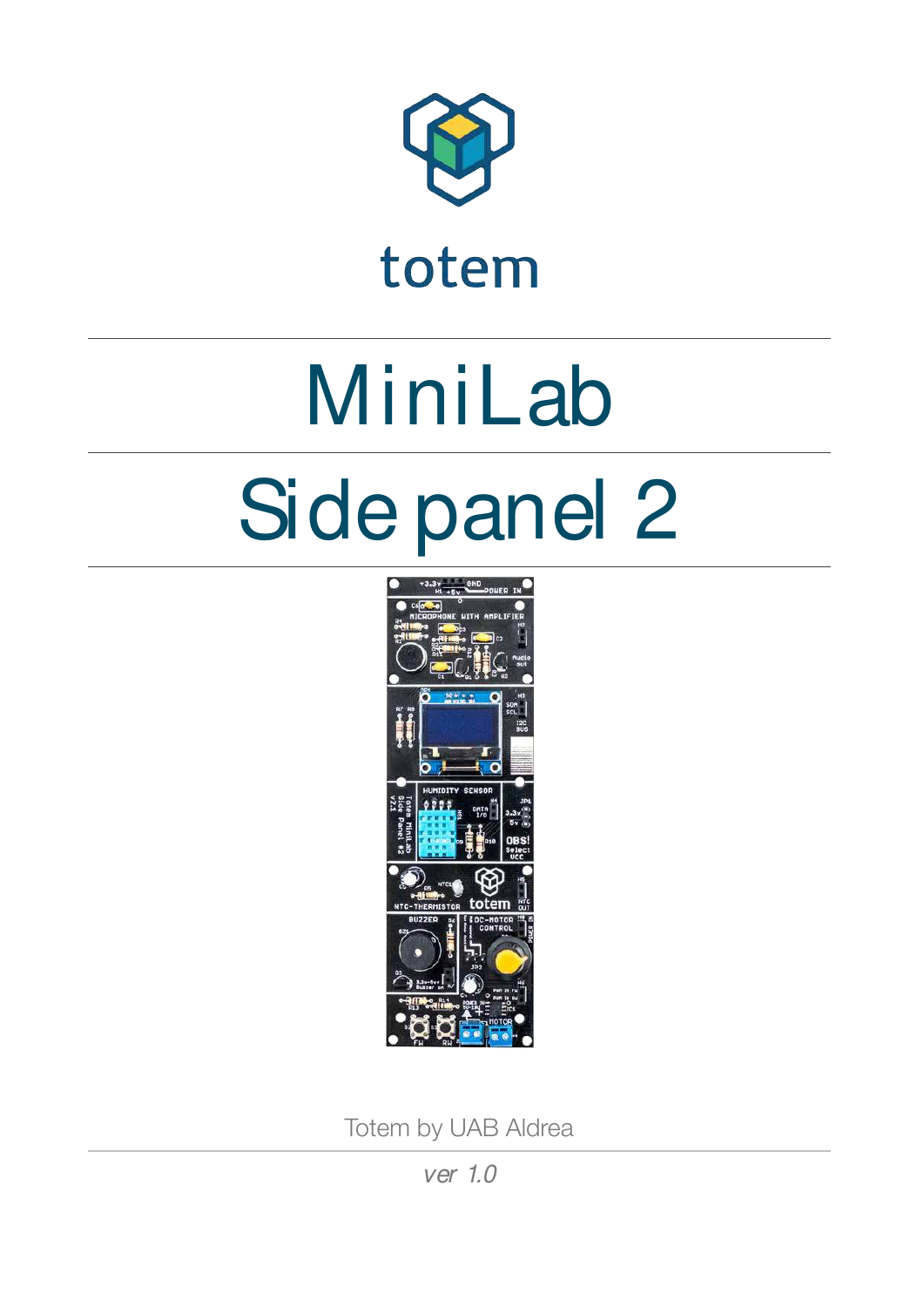### **Overview**

This is a getting started guide for a second expansion board for the Totem MiniLab system. In this document we'll go over all of the available modules in the board, together with explanations on their interface with the MiniLab as well as usage examples.

Side panels are meant to bring easy access to commonly used components that are difficult to wire on breadboards due to their dimensions, or require additional equipment to operate them. Side panels give a plug and play interface that lets users to concentrate on experiments or learning, rather than spending time solving issues on how to interface with the part.

This document is divided into sections where each separate module is described. In the side panel 2 these modules are available for use:

- **M icrophone**  ready to use microphone module with integrated preamplifier that outputs currently measured sound pressure in 0 to  $(V_{\infty} - 2.5)$  Volt range.
- **128x64 OLED display** monochrome graphical screen controlled via I2C interface. Uses SSD1306 chip as a driver.
- **DH T11 humidity sensor**  digital composite sensor capable of measuring temperature and humidity. Uses single-wire serial interface for communication.
- **NTC thermistor**  a simple 10k thermistor that in the module works as a voltage divider, useful for making temperature sensors.
- **Piezo electric buzzer**  beeper module with integrated transistor driver. Produces sound when high level signal is applied.
- **DC motor driver module**  an h-bridge motor driver with integrated protections.

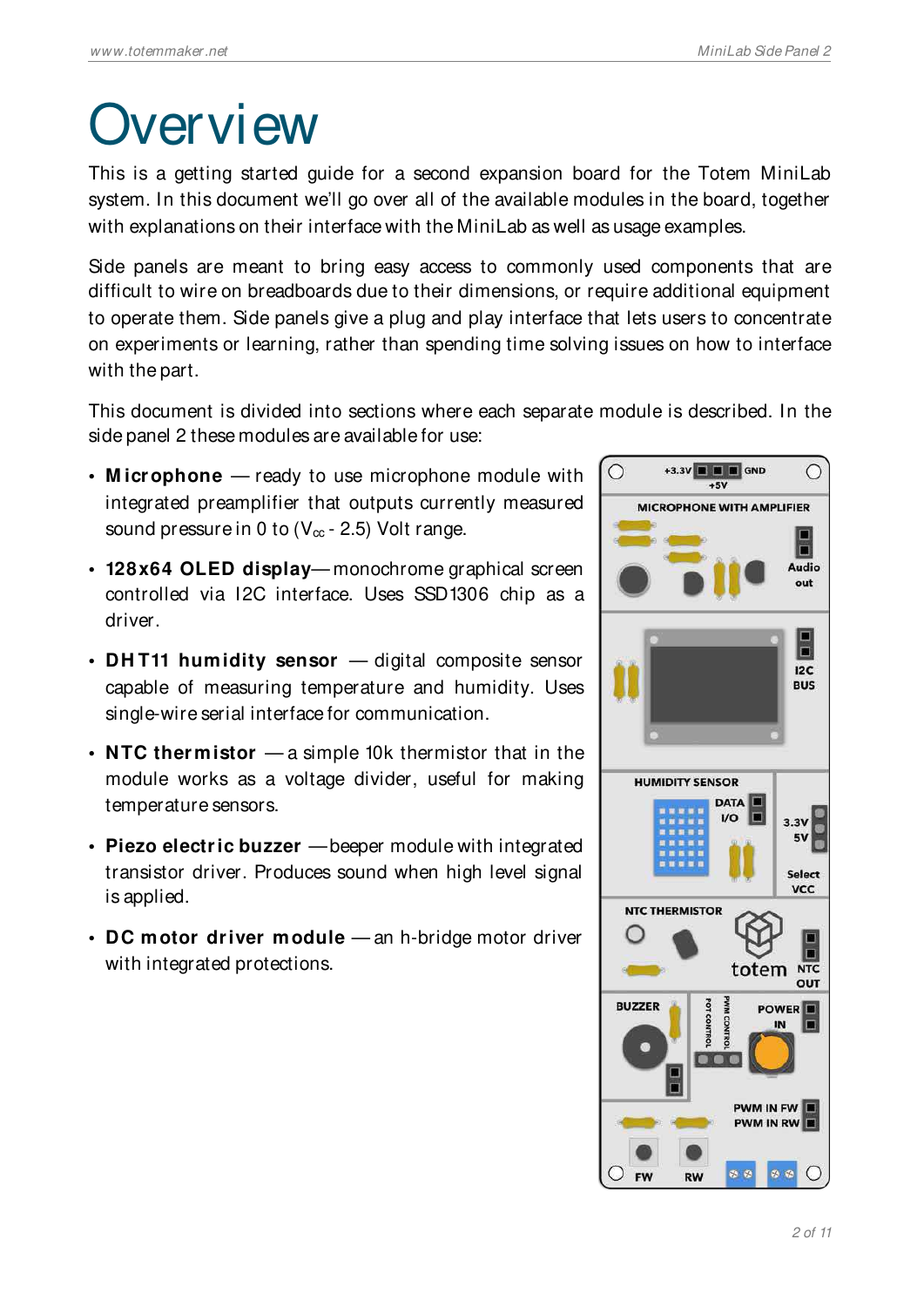# **Modules**

In the board only the supply power is shared between modules. Otherwise they're fully isolated from one another, and can be used independently. Logic level for digital signals have a jumper which selects the boards to work either at 3.3 or 5 V logic level. It's important for the side panel to have the same logic level as the controller board (e.g., TotemDuino), for best results.

#### **Microphone**

This module takes care of all things needed to drive the microphone, and outputs an analog signal in the **0 ..Vcc** range. Suggested uses for this module are reading the value with TotemDuino, or using it as an input to operational amplifiers.



### **Display**

Screen uses a SSD1306 chip for control. I2C interface with integrated pull-up resistors is used to interface with the driver. Works with both 3.3 or 5 V supply voltages, selected by jumper pin. Refer to the SSD1306 datasheet for interface specifics, or to Totem examples sketch for sample usage of the module.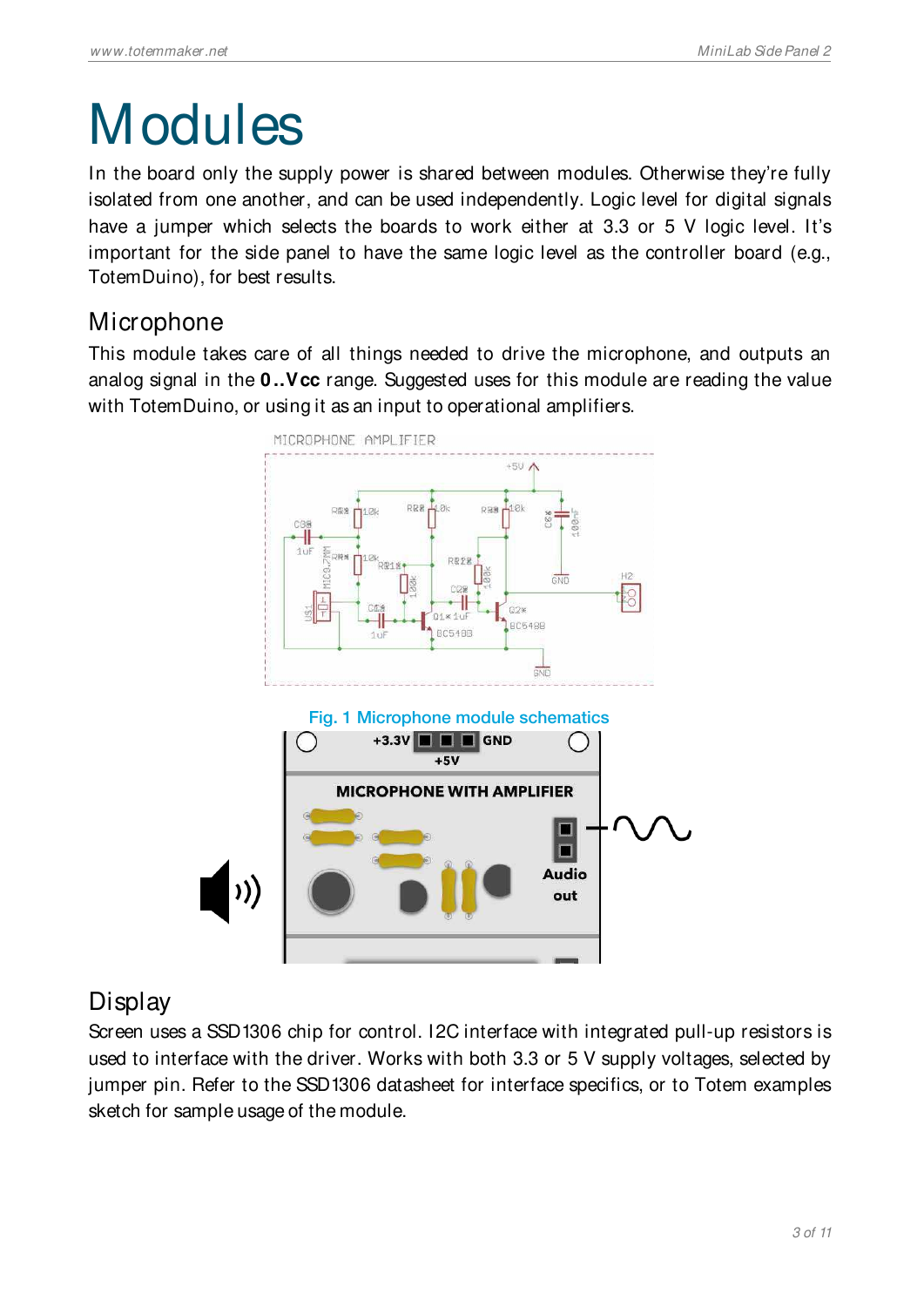

Fig. 2 Display module schematics



#### Humidity sensor

Digital, 16bit humidity and temperature sensor using one wire protocol. Accepted temperature range of -40 to 80 °C with 0.5% accuracy and humidity from 0 to 100% at 2-5% accuracy.

Can be used with 3.3 V or 5 V supply voltages, selected by jumper pin.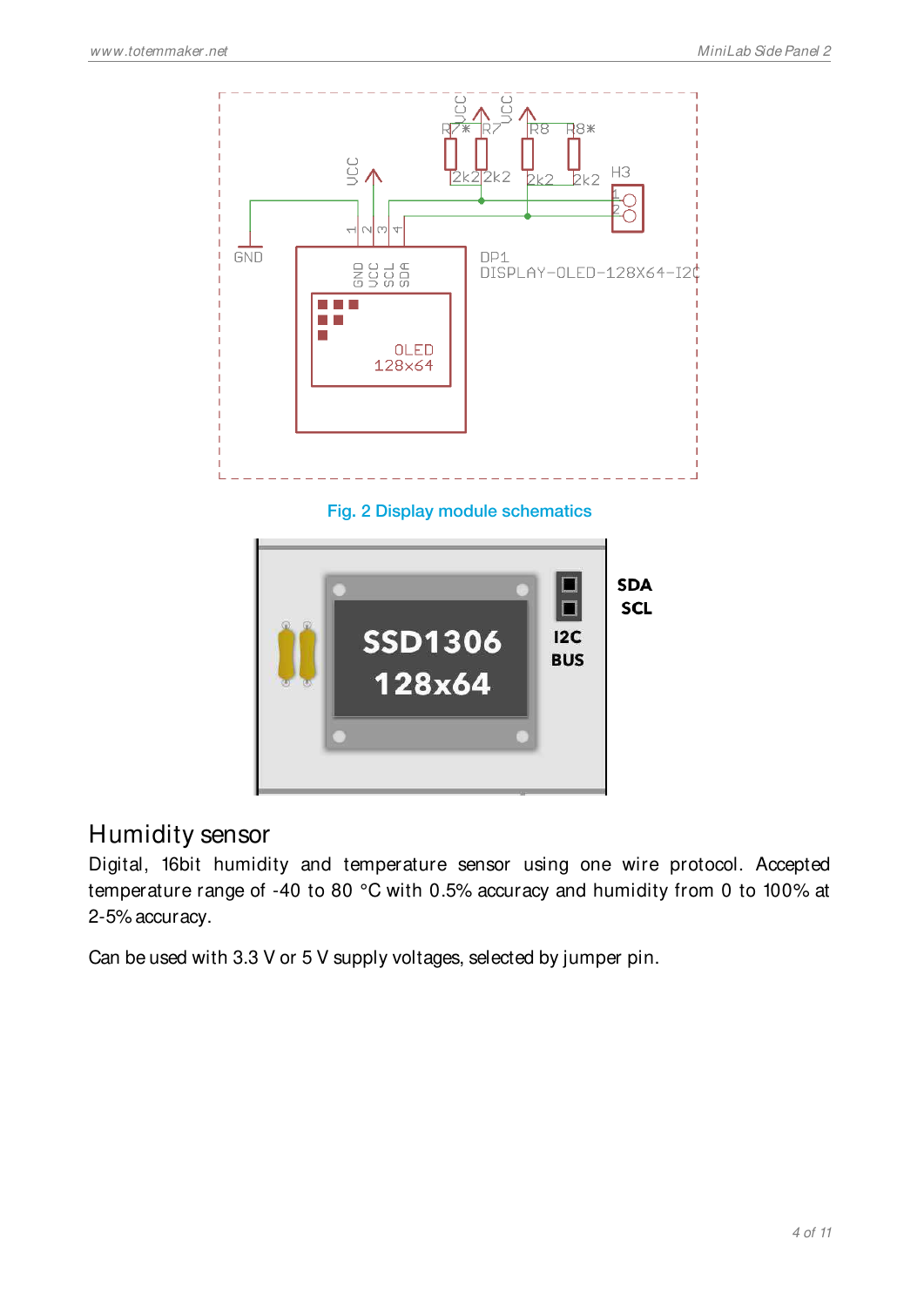

Fig. 3 Humidity module schematics



#### NTC thermistor

Negative temperature coefficient (NTC) thermistor working in voltage divider configuration. At room temperature (25 °C) has 10k resistance. Can be used from -40 to 125 °C temperature.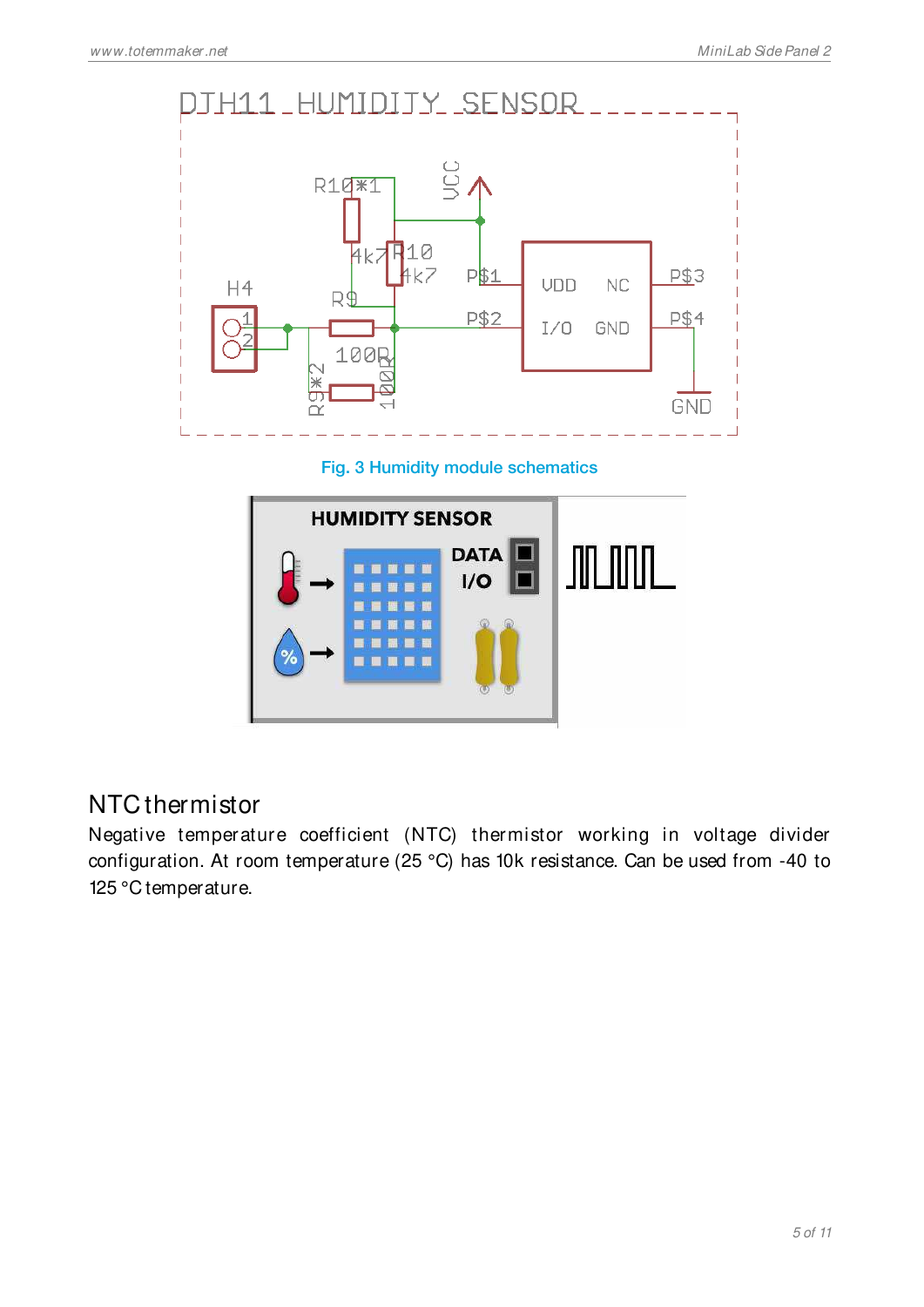

#### Fig. 4 Thermistor module schematics



#### **Buzzer**

An active piezo electric buzzer with transistor driver. Powered from 5V supply voltage. Active logic level in its input activates the buzzer.



Fig. 5 Buzzer module schematics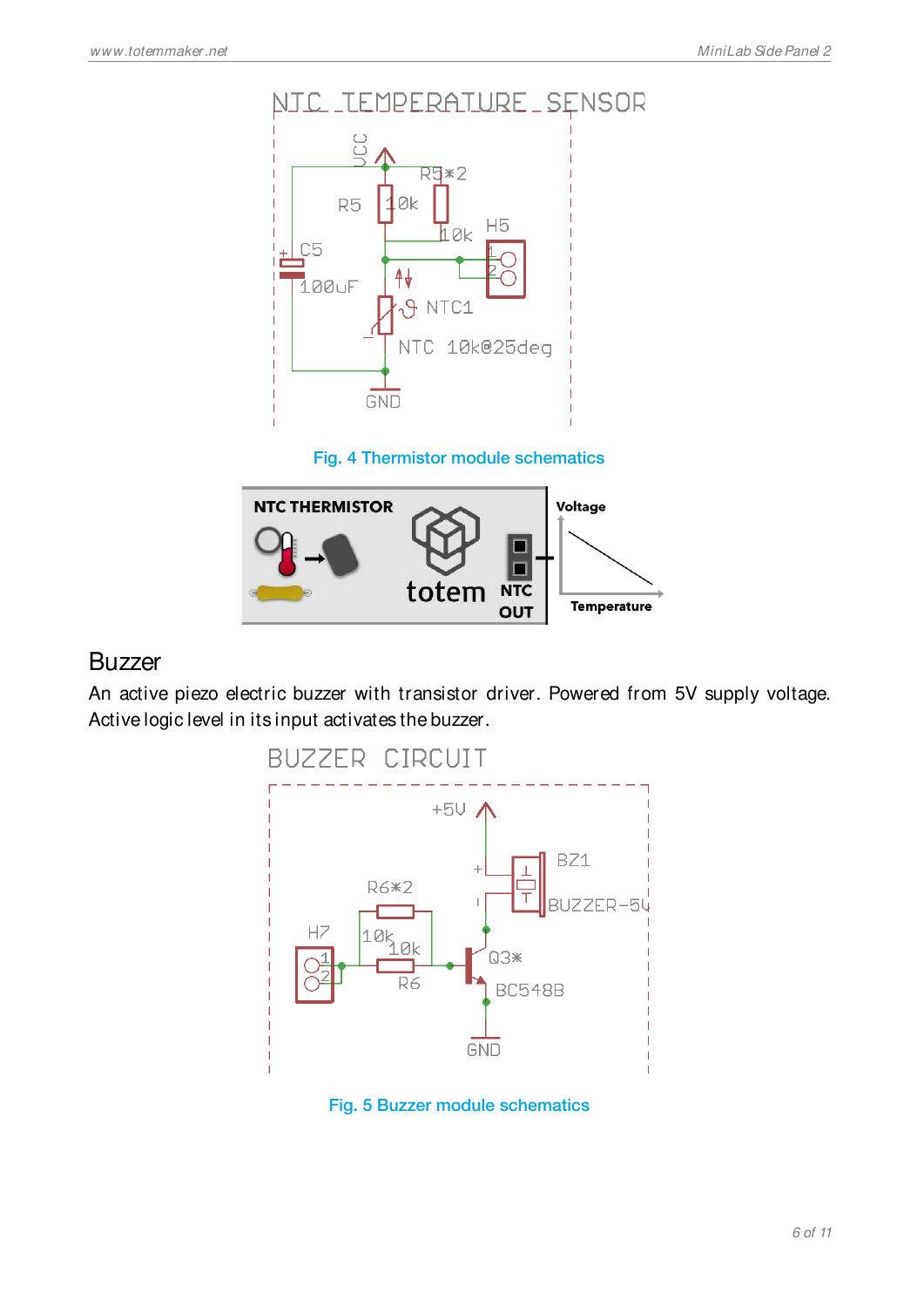

### DC motor driver

An h-bridge motor driver powered by BD6220F chip. Can be controlled from integrated buttons and potentiometer or accepts logic level inputs. Can be used in pulse width modulation (PWM) mode for controlling motor speed.

Depending on the input state, motor can receive four different working modes:

| <b>Input A</b> | <b>Input B</b>        | Motor state |
|----------------|-----------------------|-------------|
| LOW            | I OW                  | ldle        |
| LOW            | HIGH (PWM) Rotation A |             |
| HIGH (PWM) LOW |                       | Rotation R  |
| HIGH           | HIGH                  | Brake       |

Driver contains protections against over-current, short-circuit conditions. Jumper **JP2** on the module controls the input reference (maximum voltage applied to the motor) source when in **PW M control** mode the reference voltage equals supply voltage, when in **Pot M eter Cntrl** mode the reference voltage is controlled by potentiometer.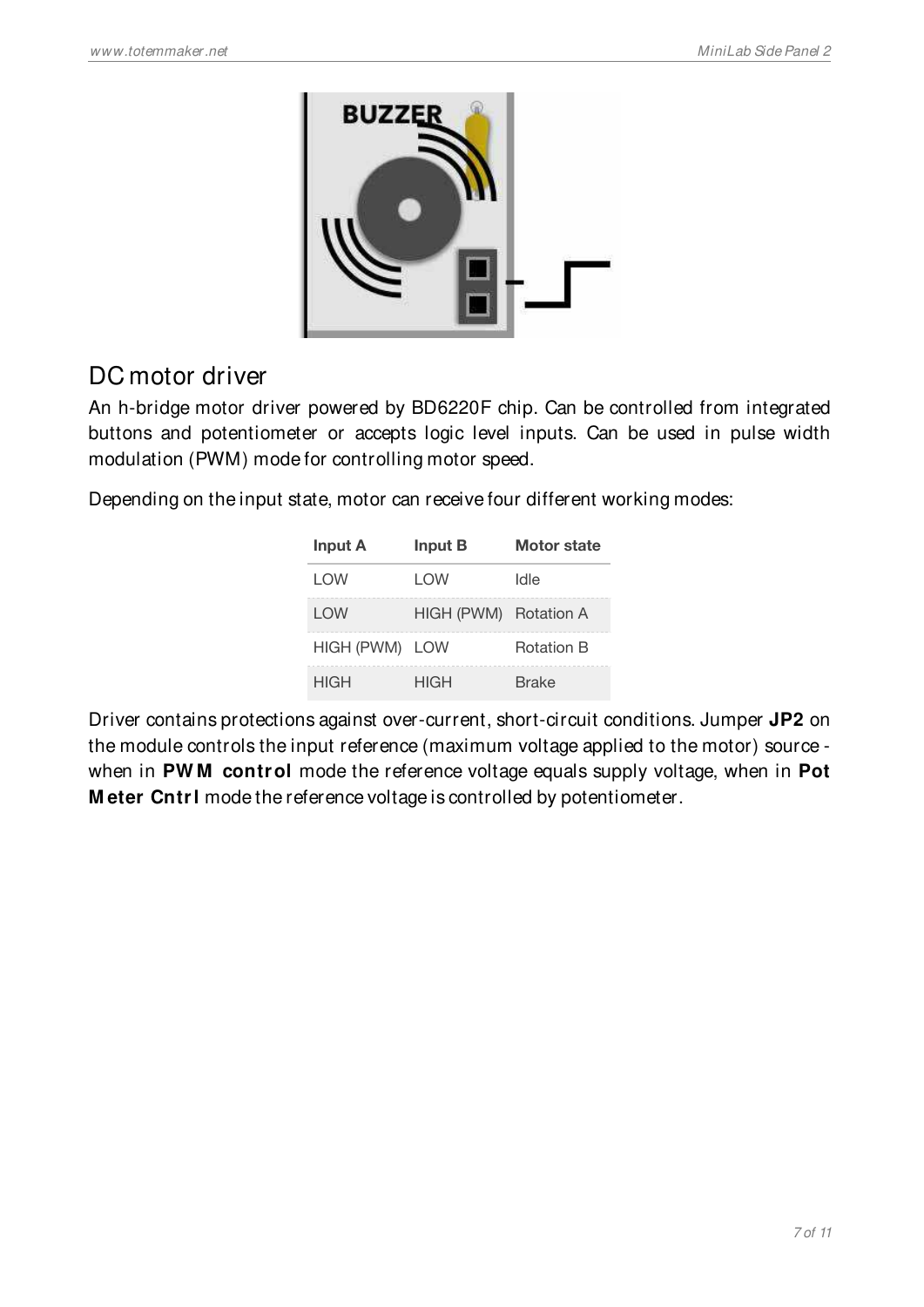#### H-BRIDGE MOTOR DRIVER



#### Fig. 6 Motor driver module schematics

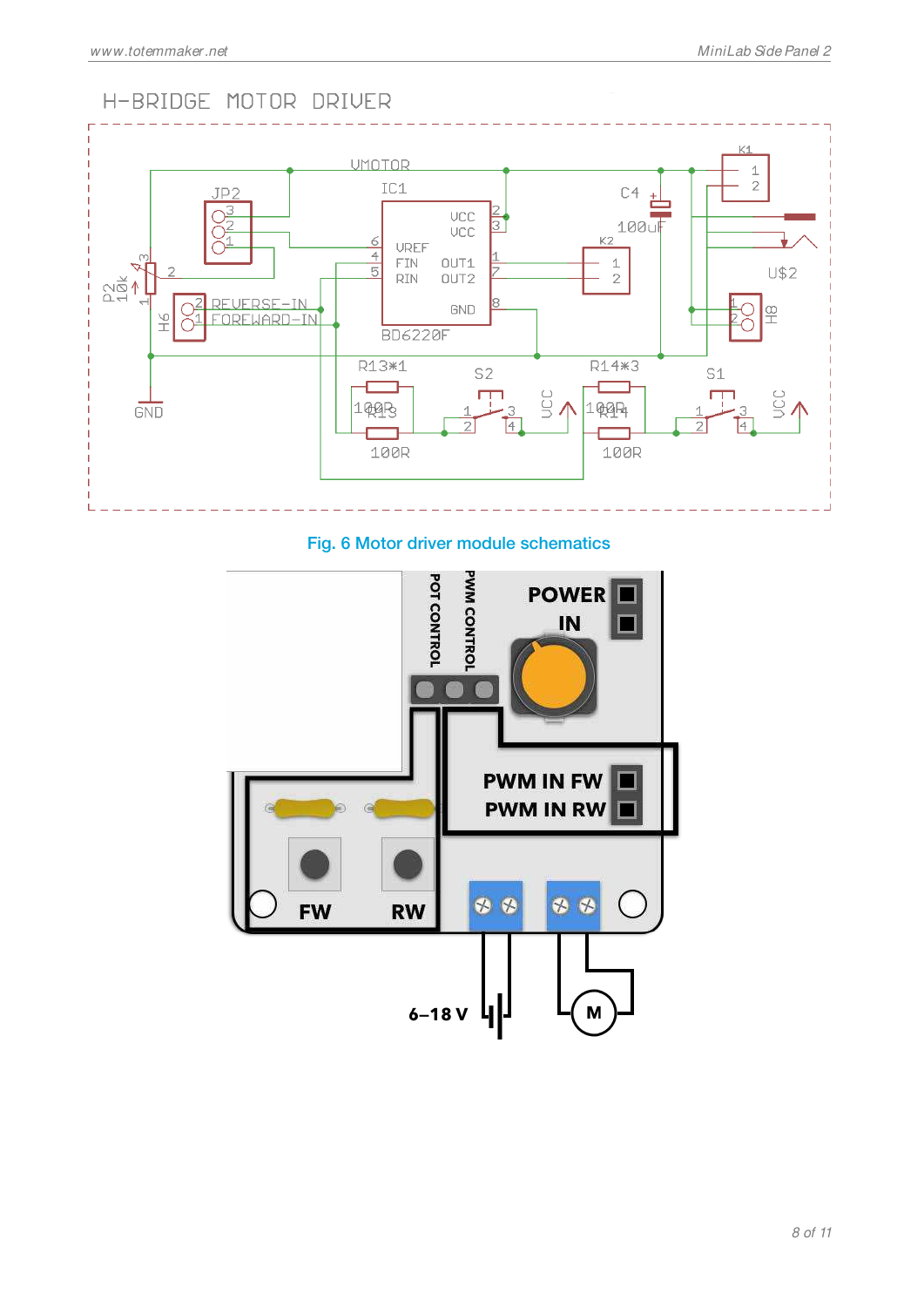### Assembly

This section guides through the steps for assembling your side panel.

Side panel 2 comes with the motor driver chip already soldered on the board, as this is an SMD part which is a little bit more difficult to solder than usual through hole components. As usual, we recommend starting your assembly from the smallest components such as resistors, and working your way up with larger ones. That way when you flip the board to solder the contacts, they will not fall out from their place. Use the following guide for assembly:

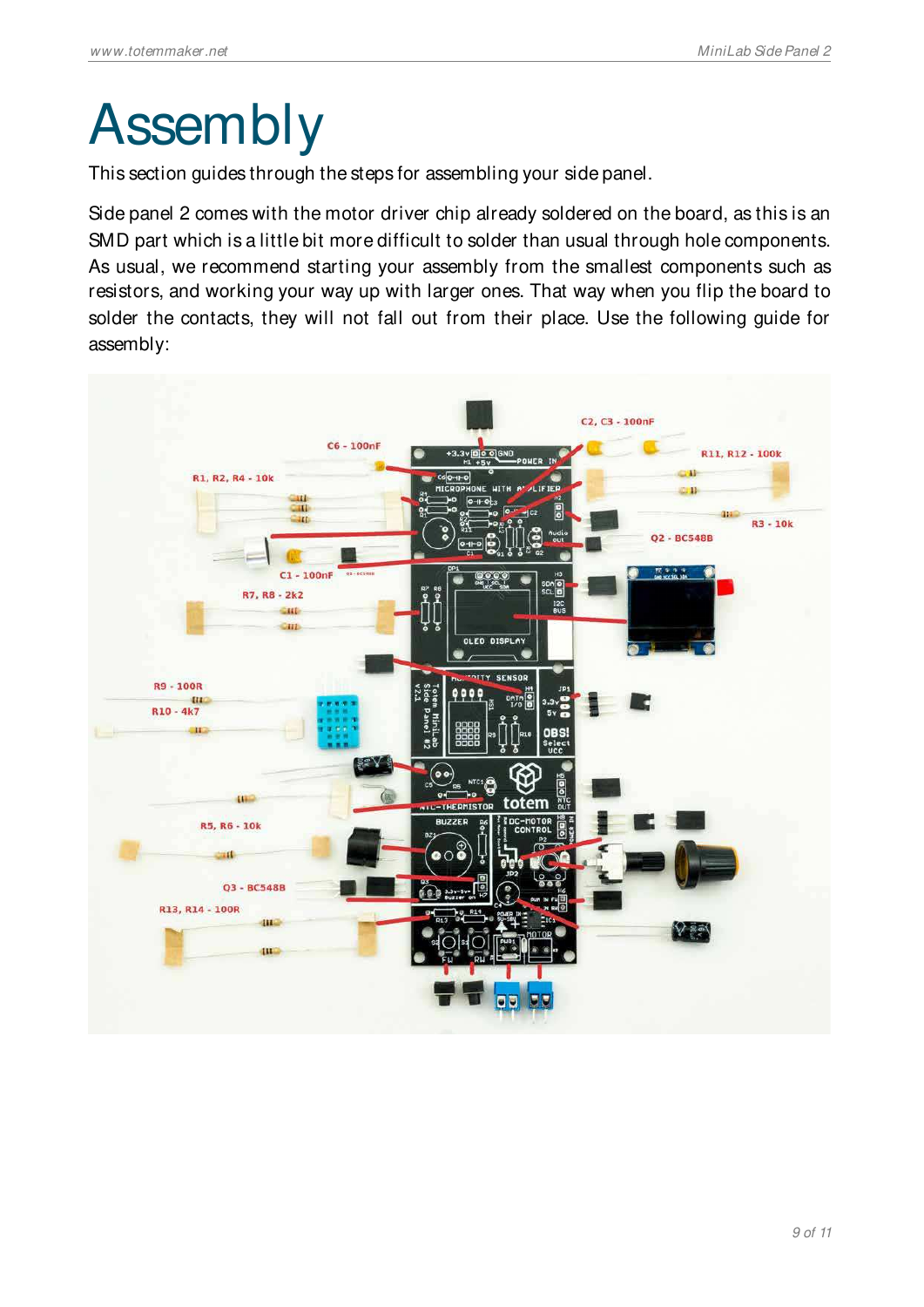# **Mounting**

We suggest using the following guide for side panel mounting to the MiniLab workbench:



In this case, the sub-assembly can be easily taken off by sliding the pins from the sockets. If a more permanent assembly is needed, nuts and screws can be used to fix the sidepanel in place.